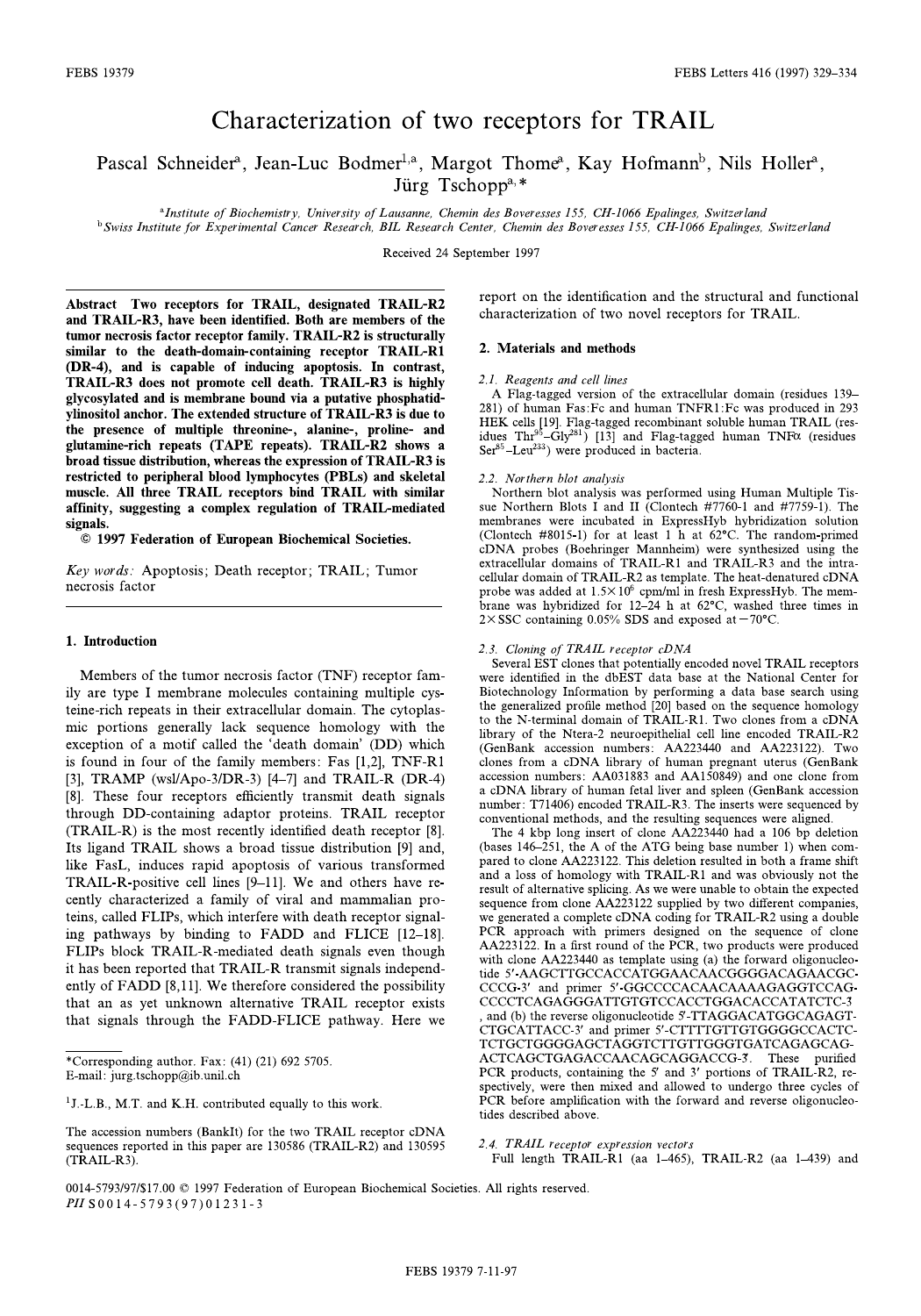TRAIL-R3 (aa 1-259) and their respective extracellular domains (TRAIL-R1, aa 1-239; TRAIL-R2, aa 1-211; and TRAIL-R3, aa  $(1-240)$  were amplified by PCR with primers containing suitable restriction sites and 5' Kozak consensus sequence [21]. An EST clone (GenBank accession number: AA100865) was used as a template for TRAIL-R1 amplification. PCR products were cloned into pCR0-blunt (InVitroGen), then subcloned into the pCRIII mammalian expression vector (InVitroGen) as  $H$ indIII/ $X$ hoI fragments for full length receptors or, for extracellular domains, as *HindIII/SalI* fragments in frame with a SalI/NotI cDNA cassette encoding the hinge, CH2 and CH3 domains (aa residues 231-447) of human IgG1 [22]. TRAIL-R3 (aa 25–240) was amplified by PCR and cloned into the  $PstI$  and  $EcoRI$ sites of the pCRIII-derived vector pHAFlag [19], in frame with the signal peptide of hemagglutinin and a Flag epitope. The resulting plasmid, pHAFlag-TRAIL-R3, was digested with Smal and religated to yield pHAFlag-TRAIL-R344 which lacks four out of the five threonine-alanine- proline- and glutamine-rich (TAPE) repeats  $\theta$  , and an and glutamine-rich (TAPE) repeats.

 $\frac{3}{2}$ . Iecting

etin h  $\sigma$  and  $\sigma$  facturer's instructions. Briefly, purified TRAIL-R3 (about  $1 \mu$ g pro-<br>tein for peanut agglutinin and 0.1 wg for other lectins) was subjected tein for peanut agglutinin and  $0.1 \mu$ g for other lectins) was subjected to SDS-PAGE and Western blotting, together with  $1 \mu$ g of the proper control glycoprotein. After blocking, the lectins were allowed to bind for 1 h at room temperature in  $10$  mM Tris-HCl pH 7.5, 140 mM NaCl, 1 mM CaCl<sub>2</sub>, 1 mM MgCl<sub>2</sub> and 1 mM MnCl<sub>2</sub>. After incubation with anti-DIG alkaline phosphatase conjugate, bound lectins were revealed using 5-bromo-4-chloro-3-indolyl phosphate and nitroblue tetrazolium chloride.

2.6. Enzymatic treatments of TRAIL-R3<br>Peptide N-glycanase F: Flag-TRAIL-R3 was heated in 20 µl of  $0.5\%$  SDS,  $1\%$  2-mercaptoethanol for 3 min at 95°C. Samples were cooled and supplemented with  $10\%$  Nonidet P-40 (2 µl) and 0.5 M sodium phosphate pH 7.5 (2  $\mu$ l). Peptide N-glycanase F (125 U/ $\mu$ l, 1 µl) was added (or omitted in controls), and samples were incubated  $\frac{1}{2}$  h at 37 $\degree$ C prior to analysis by Western blotting  $\mathbf{f}$  at 37 $\mathbf{f}$  at 37 $\mathbf{f}$  prior to analysis by Western block by  $\mathbf{g}$ .

Plasmids containing  $\beta$  and containing the coding for  $\beta$ 



Fig. 1. Predicted amino acid sequence of TRAIL-R2 and TRAIL-R3 and their homology with TRAIL-R1 (DR-4). A: Amino acid sequence start of the respective mature proteins is indicated by arrowheads (1 and  $\hat{I}$  for TRAIL-R1, 2/3 for TRAIL-R2 and -R3). The cysteine-rich domains (Cys I-II), the transmembrane segment (TM) and the death domain (DD) are indicated. The membrane proximal extracellular part of TRAIL-R2 and -R3 contains a highly conserved stretch of 15 aa (TAPE repeat) which is present once in TRAIL-R2 (TAPE 1) and five times in TRAIL-R3 (TAPE 1–5). The potential attachment site for a glycolipid anchor on TRAIL-R3 (Al $\hat{a}^{36}$ ) is indicated with an arrow, and the putative carboxy-terminal signal sequence of the glycosyl phosphatidylinositol (GPI) addition is underlined. PotentialN-glycosylation sites (one in TRAIL-R1, none in TRAIL-R2 and five in TRAIL-R3) and  $O$ -glycosylation sites present in the TAPE region of TRAIL-R3 are indicated by dots and asterisks, respectively. Identical and similar residues are represented in black and shaded boxes, respectively. B: Schematic representation of the TRAIL receptors and the Flag-tagged expression constructs of TRAIL-R3 (Flag-TRAIL-R3) and TRAIL-R3 lacking four sentation of the TRAIL receptors and the Flag-tagged expression of the TRAIL-R3 (Flag-TRAIL-R3  $\frac{1}{2}$  and TRAIL-R3 (Flag-TRAIL-R3  $\frac{1}{2}$ ) and Trail-R3 lacking four four-receptors of Trail-R3  $\frac{1}{2}$  and Trail-R3 i TAPE repeats (Flag-TRAIL-R3v4). SP, predicted signal peptides; HA, hemagglutinin signal peptide.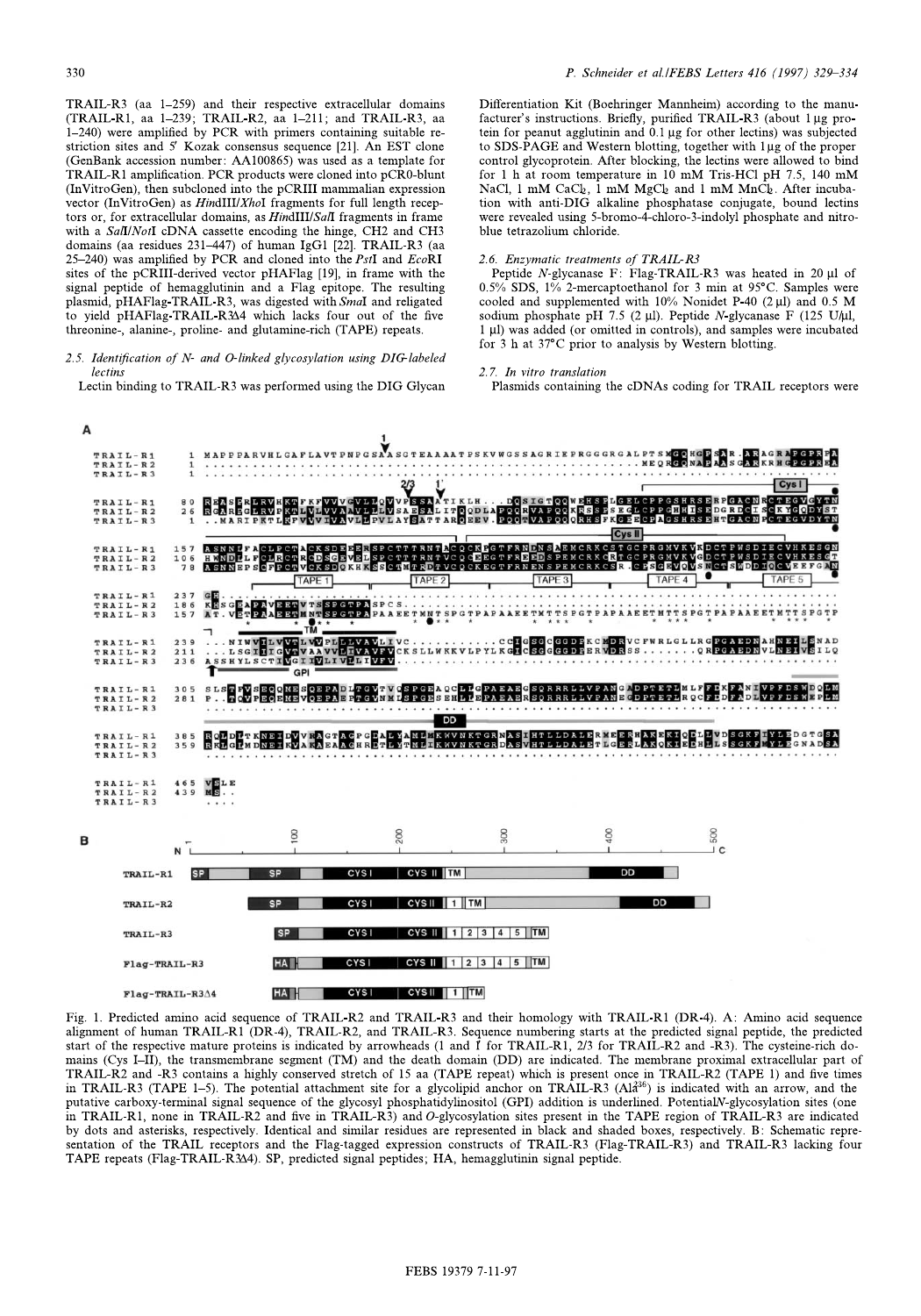

Fig. 2. TRAIL-R2 and TRAIL-R3 selectively bind TRAIL. A: Wells of microtiter ELISA plates were coated with fusion proteins of the indi-<br>cated TNF receptor family members with human IgG Fc (rec:Fc), and binding of the Flag-In the control panel, no receptor was adsorbed onto the plate. B: As in A, but binding of the TNF ligand family members to the respective re- $\Gamma$  centor Equation parallel panel, no receptor the planel, no receptor  $\Gamma$  is a control of the planel,  $\Gamma$  in  $\Gamma$  is the respective receptor:Fc constructs was tested at the ligand concentrations indicated in the ¢gure.

(TNT, Promega, USA) according to the manufacturer's instructions.<br>Reaction volumes were 10 ul and contained 0.4 us cDNA 0.2 ul T7 Reaction volumes were  $10 \mu l$  and contained 0.4  $\mu$ g cDNA, 0.2  $\mu$ l T7 TNT polymerase, 4 U RNAsin (Boehringer) and 5  $\mu$ Ci  $[35$ S]methionine/cysteine. The reaction mixture was incubated at Sumethionine/cysteme. The reaction inixture was incubated at  $30^{\circ}$ C for 90 min and  $10\%$  of the reaction was subjected to SDS-<sup>21</sup> PAGE under reducing conditions PAGE under reducing conditions.

2.8. Ligand binding assay<br>Ligand binding assays were performed as previously described [19]. In brief, 96 well ELISA plates were coated with the receptor-Fc constructs (1  $\mu$ g/ml in PBS, 100  $\mu$ l, 2-16 h, 37°C). After saturation in blocking buffer (PBS containing  $5\%$  fetal calf serum, 1 h,  $37\textdegree C$ ) and three washes, Flag-tagged ligands were added (1 µg/ml in PBS containing 0.5% fetal calf serum, 100  $\mu$ l, 1 h, 37°C, when not stated otherwise). Bound ligands were revealed with anti-Flag antibody (1 µg/ml in blocking buffer, 100µl, 30 min, 37°C), rabbit anti-mouse IgG coupled to peroxidase (1/1000 dilution in blocking buffer,  $100 \mu$ l, 30 min,  $37^{\circ}$ C) and o-phenylenediamine hydrochloride (0.3 mg/ml in 50 mM citric acid, 100 mM Na<sub>2</sub>HPO<sub>4</sub>, 0.01% H<sub>2</sub>O<sub>2</sub>). Absorbance was mM citric acid, 100 mM Na2HPO4, 0.01% H2O2). Absorbance was taken at 490 nm with an ELISA reader.

# 3.1. Identification, expression and chromosomal localization of TRAIL-R2 and TRAIL-R3

When the dbEST data base was searched using an improved profile search [20] based on an optimal sequence alignment of TRAIL-R1 with all TNF receptor family members, two sets of candidate cDNA clones were found showing high sequence homology with the published sequence of the TRAIL-R (DR-4, which we call TRAIL-R1 for the sake of clarity)  $[8]$ . One set of cDNA clones predicted a membrane receptor encoding a polypeptide of 440 aa with an overall structural organization similar to TRAIL-R1 (51% amino acid sequence identity). This receptor was named TRAIL-R2 (see below). TRAIL-R2 contains two cysteine-rich repeat units in its extracellular region, followed by a predicted hydrophobic transmembrane segment and a 209 aa long cytoplasphobic trail containing a typical 'death domain' (Fig. 1). The second set of  $cDNA$  clones predicted a protein containing second set of cDNA clones predicted a protein containing 259 aa. This short receptor (named TRAIL-R3) shows high sequence homology to both TRAIL-R1 and TRAIL-R2 in the extracellular domain (60% and 52% amino acid sequence identity, respectively), but ends immediately after a short predicted transmembrane domain (Fig. 1). Moreover, TRAIL-R3 contains a characteristic motif of 15 aa, rich in Thr, Ala, Pro and the a characteristic motif of 15 an, rich in Thr, Ala, Pro and Glu residues, before the predicted transmembrane domain,

which is repeated five times within the protein (TAPE repeats). The five TAPE repeats present in TRAIL-R3 are remarkably conserved diverging in only one out of the 15 aa positions. A single TAPE repeat is also present in TRAIL-R2, but not in TRAIL-R1, at a similar location (Fig. 1). Moreover, the cDNA sequence of TRAIL-R3 predicts a carboxyterminal stretch of 15 hydrophobic amino acid residues which is reminiscent of a signal for the addition of a glycosyl-phosphatidylinositol (GPI) anchor [23]. In a GPI-linked protein, the COOH-terminal portion of the nascent protein is cleaved off and exchanged for a preformed GPI anchor by the action of a GPI transamidase. A functional signal for GPI addition fulfile several sequence requirements  $[23]$ <sup>t</sup> first the GPI acfultation several sequence requirements  $[23]$ :  $[23]$ :  $[23]$ 



Fig. 3. Tissue distribution of TRAIL receptors. Northern blot anal-<br>ysis of poly( $A^+$ ) RNA (2 µg per lane) of various human tissues using probes for TRAIL-R1 (DR-4) (A), TRAIL-R2 (B) and TRAIL- $\overline{R3}$  (C). The blots were subsequently reprobed with  $\beta$ -actin cDNA.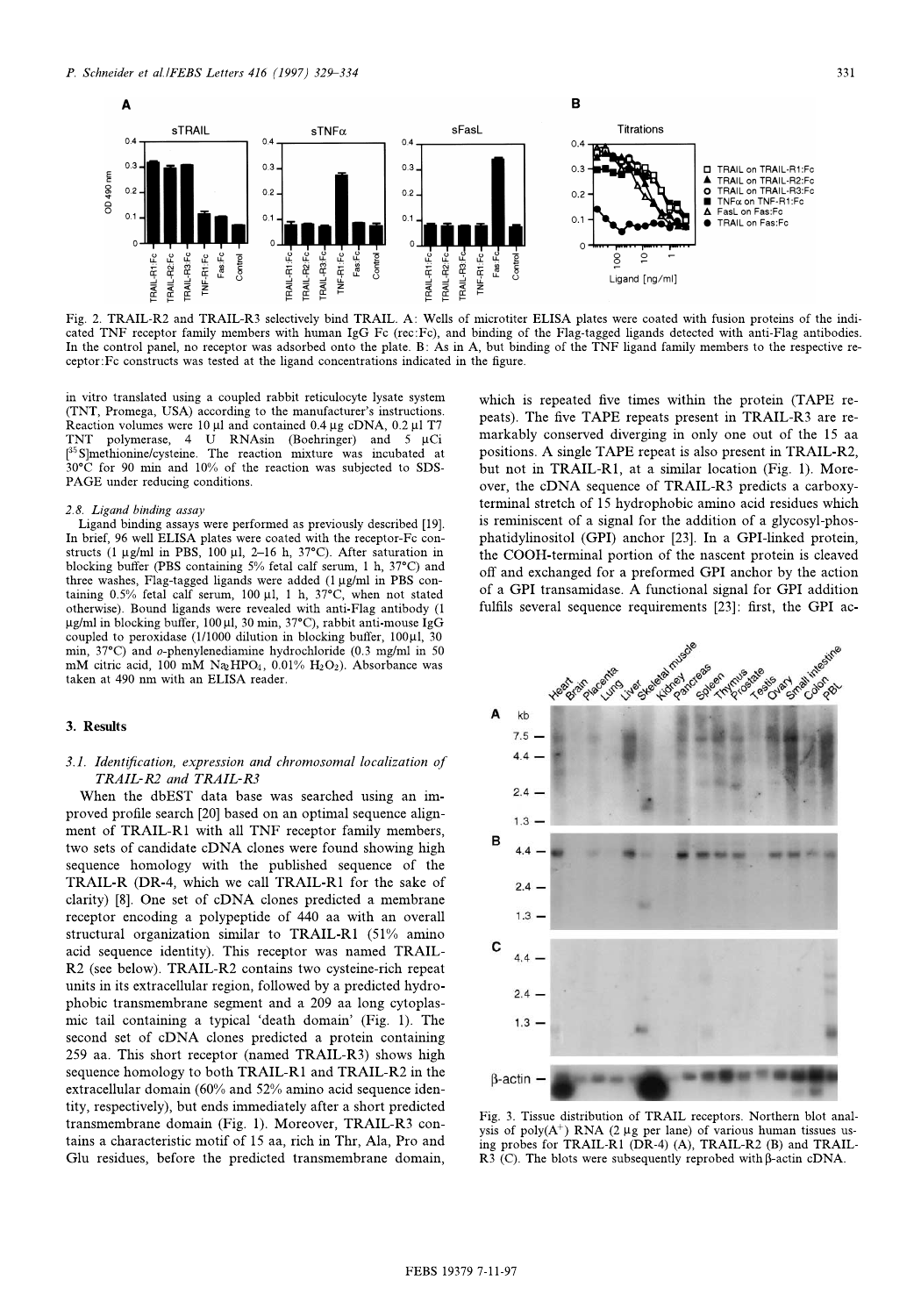

Fig. 4. Overexpression of TRAIL-R1 and TRAIL-R2, but not of TRAIL-R3 in 293T cells results in apoptosis. A: Morphology of 293T cells these contrast microscopy. The control shows 293T cells transfected with the empty vector. The bar corresponds to 50 km phase contrast microscopy. The control shows 293T cells transfected with the empty vector. The bar corresponds to 50Wm.

ceptor amino acid residue (at the  $\omega$  site) and the amino acid residue at position  $\omega+2$  are small; second, the amino acid residue at position  $\omega+1$  is different from Trp or Pro; and third, the presence of a hinge region located between position  $\omega$ +3 and approximately  $\omega$ +8, followed by a stretch of approximately 8-20 highly hydrophobic amino acids, is observed. According to this rule,  $A1a^{236}$  would be the predicted attachment site for a GPI anchor in TRAIL-R3 (Fig. 1).

The high sequence homology of the two novel receptors to TRAIL-R1 suggested that they probably interact with TRAIL. TRAIL-receptor:immunoglobulin Fc fusion proteins were constructed and their binding to soluble TRAIL (sTRAIL) was compared using an ELISA-based assay [7]. Each of the receptors interacted with TRAIL, whereas no binding was observed with TNF $\alpha$  and sFasL (Fig. 2A). Signal intensities were comparable suggesting that the three TRAIL measure were comparable suggesting that the three Temmers.  $r = \frac{1}{2}$ 

# 3.2. Expression and chromosomal localization of TRAIL-R2

The expression pattern of TRAIL-R2 and -R3 in various tissues was examined by Northern blot analysis (Fig. 3). TRAIL-R1 [8] and TRAIL-R2 possessed a similar expression pattern and their respective mRNAs were detected in many tissues. While the TRAIL-R1 probe detected multiple transcripts  $(2.6 \text{ kbp}, 4.6 \text{ kbp}, \text{and } 7.2 \text{ kbp})$  [8], only one TRAIL-R2 transcript (4.4 kbp) was detected by Northern blotting (Fig. 3B). In contrast to TRAIL-R1 and  $-R2$ , the expression of TRAIL-R3 (mRNA size, 1.2 kbp) was restricted expression of Trailies of Girls and size, the map) was restricted<br>to skeletal muscle, negipheral blood lymphocytes, and the  $t_1$  muscle muscle, peripheral blood lymphocytes, and the theory

spleen.<br>For the determination of the chromosomal localization of the TRAIL-R, we took advantage of the known linkage of the EST clones to two sequence tagged sites (STS) [24]. The STS  $\frac{1}{2}$  contract the sequence tagged sites (STS)  $\frac{1}{2}$ . The STS contract of STS contract  $\frac{1}{2}$ . for TRAIL-R1 (STS: SHGC-9963) and TRAIL-R2 (STS:



Fig. 5. TRAIL-R3: Glycosylation and the TAPE repeats. A: Western blot analysis under non-reducing conditions of the extracellular domains of Fas and TRAIL-R1, -R2 and -R3 in fusion with IgG Fc (Fas:Fc, R1:Fc, R2:Fc, R3:Fc) reveal the blot. B: Western blot analysis of Flag-TRAIL-R3 expressed in 293T cells. The anti-Flag blot on the left hand side reveals  $aM_r$  of 65 kDa for the mature protein which decreases to 57 kDa upon the removal of N-linked carbohydrates by peptide N-glycanase F (PNGase F). Western blot showing Flag-TRAIL-R3 revealed with the lectins Galanthus nivalis agglutinin (GNA, detecting terminal  $\alpha$ -Man residues), Maackia amurensis agglutinin (MAA, detecting sialylated oligosaccharides) and peanut agglutinin (PNA, detecting O-linked core disaccharide) are shown in the other panels. C: SDS-PAGE analysis under reducing conditions of in vitro translation products of the TRAIL receptors (R1, R2, R3), of the Flag-tagged TRAIL-R3 with (Flag R3) or without the last four TAPE repeats (Flag-R $\mathbb{A}$ 4), and of the extracellular domain of the receptors fused to IgG Fc (R1:Fc, R2:Fc, R3:Fc). The theoretically predicted loss of  $M_r$  between Flag-R3 and Flag-R344 is 5.8 kDa. D: Western blot analysis of cellular Flag-TRAIL-R3 (R3) and Flag-TRAIL-R34 (R3 $\Delta$ 4) produced in 293T cells. Samples were prepared in SDS-PAGE sample buffer containing educing agent (DTT). The blot was probed with anti-Flag-antibodies SDS-PAGE sample bu¡er containig reducing agent (DTT). The blot was probed with anti-Flag antibodies.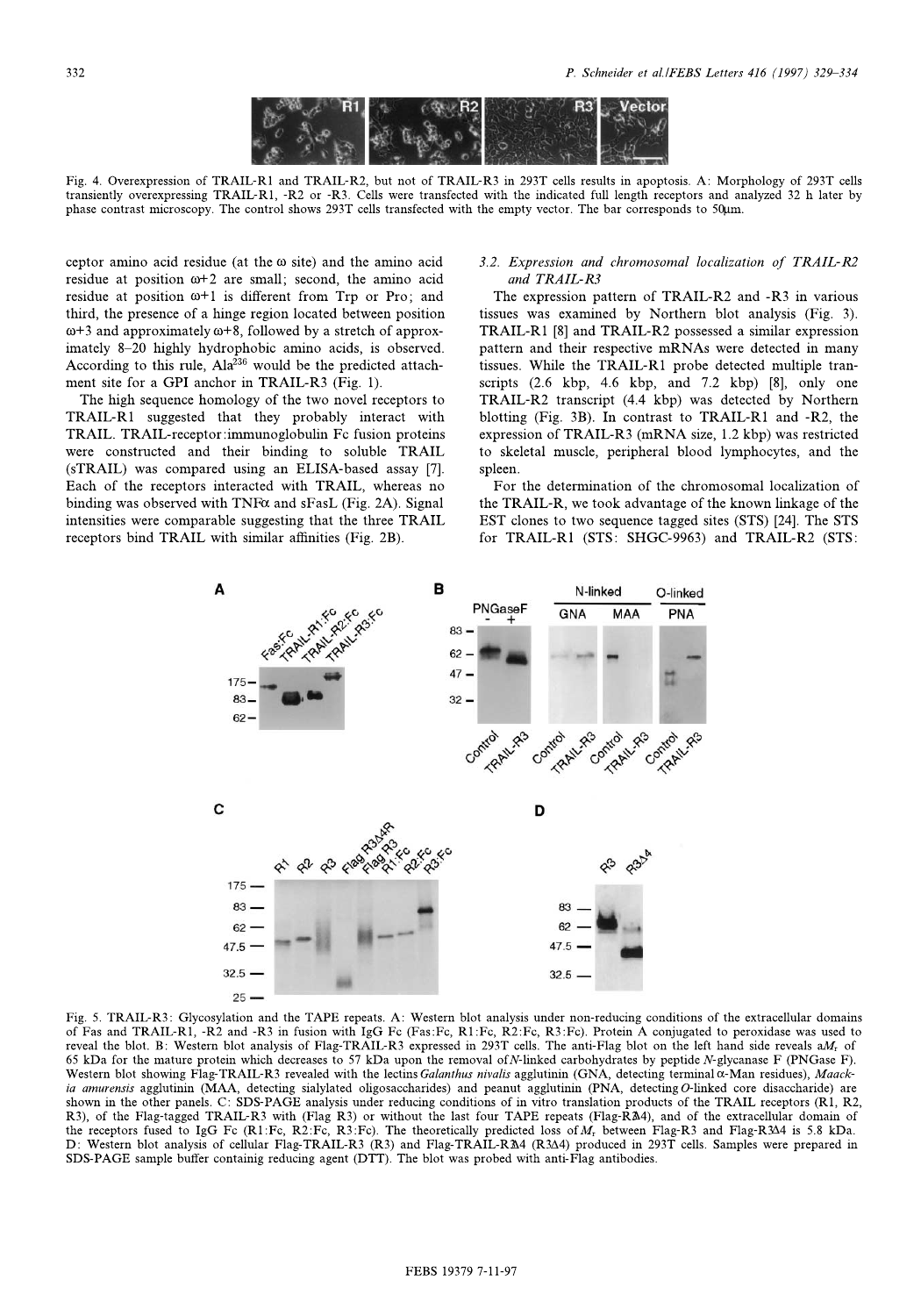WI-11701) both mapped to human chromosome 8, 44 cM from the top of the linkage map  $8p12-21$ , suggesting that the receptors are descendants of a common ancestral gene.  $t_{\rm r}$  are descending of a common ancestral generation  $g$ 

# 3.3. TRAIL-R1 and TRAIL-R2 signal apoptosis<br>The presence of a death domain in the cytoplasmic region

of TRAIL-R2 suggested that activation of this receptor could result in the activation of a death signaling pathway. Experiments with other death receptors have revealed that cell death can be induced in the absence of the respective ligand through the overexpression of the receptors only [7]. 293T cells transfected with TRAIL-R1 or TRAIL-R2, examined 32 h after transfection, had rounded up and had undergone morphological changes typical of apoptosis (Fig. 4). In contrast, overexpression of TRAIL-R3 did not induce cytotoxic effects.  $\mathbf{r}$ 

3.4. Structure of TRAIL-R3<br>While measuring the TRAIL-receptor:Fc-TRAIL interaction (see Fig. 2), we found that the TRAIL-R3 fusion protein had an unexpectedly high apparent molecular mass when overexpressed in 293T cells (Fig. 5A). A theoretical  $M_r$  value of approximately 100 kDa was expected. However, only TRAIL-R1 and -R2 showed this expected value, whereas the  $M_r$  of the TRAIL-R3: Fc was  $> 180$  kDa (Fig. 5A). Likewise, the expressed full length TRAIL-R3 exhibited an apparent  $M_r$  of 65 kDa under denaturing and reducing conditions instead of the theoretical  $M_r$  value of 24.5 kDa (Fig. 5C), suggesting the presence of extensive posttranslational modifications and/or unusual structural motifs.

This observation prompted us to analyze the carbohydrate modifications in TRAIL-R3. Upon incubation with peptide N-glycanase F, the  $M_r$  decreased by approximately 8 kDa (Fig. 5B), indicating that most of the five potential  $N$ -glycosylation sites (see Fig. 1) were glycosylated. These  $N$ -linked oligosaccharides are most likely of the high-mannose type since TRAIL-R3 reacted with Galanthus nivalis agglutinin which recognizes terminal mannose residues in  $\alpha(1-3)$ ,  $\alpha(1-6)$  or  $\alpha(1-2)$  glycosidic linkages, and not with Sambucus nigra or Maackia amurensis agglutinins that recognize sialic acids in  $\alpha(2-6)$  and  $\alpha(2-3)$  glycosidic linkage to galactose (Fig. 5B, and data not shown). TRAIL-R3 also reacted with peanut agglutinin, a lectin that specifically binds to the unsialylated Gal $\beta$ 1-3GalNAc disaccharide core of *O*-linked carbohydrates (Fig. 5B), indicating the presence of  $O$ -linked carbohydrates. This is in concordance with the sequence of TRAIL-R3 which reveals more than 20 potential  $O$ -linked glycosylation sites  $[25]$  in the TAPE repeat region only (see Fig. 1).

However, the contribution of these posttranslational modifications on the  $M_r$  of TRAIL-R3 only partially explained its high apparent  $M_r$ . When the complete TRAIL receptors, or their extracellular domains of the TRAIL receptors fused to IgG Fc, were in vitro translated in the absence of microsomal membranes, the expected  $M_r$  for TRAIL-R3 was still considerably higher than the predicted value (Fig. 5C). In contrast, the apparent molecular mass of TRAIL-R1 and TRAIL-R2 roughly corresponded to the theoretical values. We therefore analyzed the effect of the TAPE repeats on the  $M_r$  of TRAIL-R3. A deletion mutant of Flag-TRAIL-R3 lacking four out of five TAPE repeats (Flag-TRAIL-R344) was constructed and Fig. 5C shows that this TAPE repeat-deficient receptor had an almost normal electrophoretic behavior by SDS-PAGE anal- $\frac{1}{2}$  and  $\frac{1}{2}$  are contribution of the  $\pi$  APE repeats upon the M  $y$ sis. The large contribution of the TAPE repeats upon  $\frac{1}{N}$ 

TRAIL-R3 and TRAIL-R3 $\Delta$ Also expressed in 203T cells (Fig. TRAIL-R3 and TRAIL-R3V4 expressed in 203T cells (Fig.  $(5)$ 5D).

### $\overline{a}$  ,  $\overline{a}$  ,  $\overline{a}$  ,  $\overline{a}$  ,  $\overline{a}$

We have characterized two novel receptors for TRAIL which we have named TRAIL-R2 and TRAIL-R3, bringing the current total number of TRAIL receptors to three, and of death receptors to five. TRAIL-R2 exhibits high structural and functional homology to TRAIL-R1 (DR-4).

The genes for both TRAIL-R2 and TRAIL-R3 are clustered on the same  $8p12-21$  region of chromosome 8. No other genes of the TNF receptor family have been mapped to this region of chromosome 8. TRAMP, CD30-R, TNF-R2, and  $OX40-R$  have been mapped to chromosome 1. A second gene cluster has been found on chromosome  $12$  (CD27R, 12p13;  $LT\beta$ -R, 12p13; TNFR1, 12p13.2) and the genes encoding Fas,  $T_{\text{F}}$ ,  $T_{\text{F}}$ ,  $T_{\text{F}}$ ,  $T_{\text{F}}$ ,  $T_{\text{F}}$ ,  $T_{\text{F}}$ ,  $T_{\text{F}}$ ,  $T_{\text{F}}$ ,  $T_{\text{F}}$ ,  $T_{\text{F}}$ ,  $T_{\text{F}}$ ,  $T_{\text{F}}$ ,  $T_{\text{F}}$ ,  $T_{\text{F}}$ ,  $T_{\text{F}}$ ,  $T_{\text{F}}$ ,  $T_{\text{F}}$ ,  $T_{\text{F}}$ ,  $T_{\text{F}}$ ,  $T_{\text{F}}$ , CD40R, and NGFR are distributed on various other characteristics.

somes.<br>The sequences of TRAIL-R2 and TRAIL-R3 contain one and five repeat units of 15 amino acids (TAPE repeats) respectively, which are located in the extracellular domain, close to the membrane interaction site. Both receptors are potent inducers of cell death. While this manuscript was in preparation, two other groups reported on the characterization of two TRAIL receptors, designated DR-5 and DcR1 (TRID) [26,27]. Whereas the sequence of  $DcR1$  is identical to TRAIL-R3, DR-5 differs from TRAIL-R2 in that it lacks the TAPE repeat, suggesting that alternative splicing may occur. These TAPE repeat units are responsible for the anomalous migration of the receptors on SDS-PAGE gels (the TAPE repeats migrate approximately 4 times slower than predicted), a phenomenon which has already been observed in other polypeptides containing repetitive domains. For example, several protozoan parasite proteins such as the circumsporozoite protein of Plasmodium falciparum [28] or the procyclin of Trypanosoma brucei [29] migrate on SDS-PAGE gels with apparent molecular weights significantly greater than the molecular weights predicted from their sequence. The same is true for some mammalian proteins such as the C-kinase substrate (MARCKS) [30]. The Pro, Ala or Glu repeats of MARCKS are responsible for the rod-like structure of the protein  $(4.4 \times 36 \text{ nm})$  [30], whereas a molecular model of the  $(Asp-Pro)_2$ (Glu-Pro)<sub>29</sub> sequence of procyclin indicates a structure of 18 nm in length for a diameter of 0.9 nm  $[31]$ . Therefore, it is likely that the repeat units of TRAIL-R3 also adopt an elongated, rigid structure. TRAIL-R3 is then predicted to expose its ligand binding site out of the plane containing the binding sites of TRAIL-R1 and R2.

The sequence of TRAIL-R3 also predicts several sites for posttranslational modifications including signal peptide cleavage,  $N$ - and  $O$ -glycosylation and GPI addition. The predicted signal peptide cleavage sites of TRAIL-R2 and TRAIL-R3 are found at corresponding positions, preceding the extracellular two cysteine-rich domains by approximately 25 aa. In TRAIL-R1 the proposed putative signal peptide cleavage site is more distal (additional 86 aa separate the start of the mature protein from the cysteine-rich repeats, see Fig. 1), although a second cleavage site is predicted in the TRAIL-R1 sequence at a position corresponding to the predicted site  $R_{1}$  sequence at a position corresponding to the predicted site  $\cdots$  Trail-R2 and Trail-R3. And  $\cdots$  and  $\cdots$  and  $\cdots$